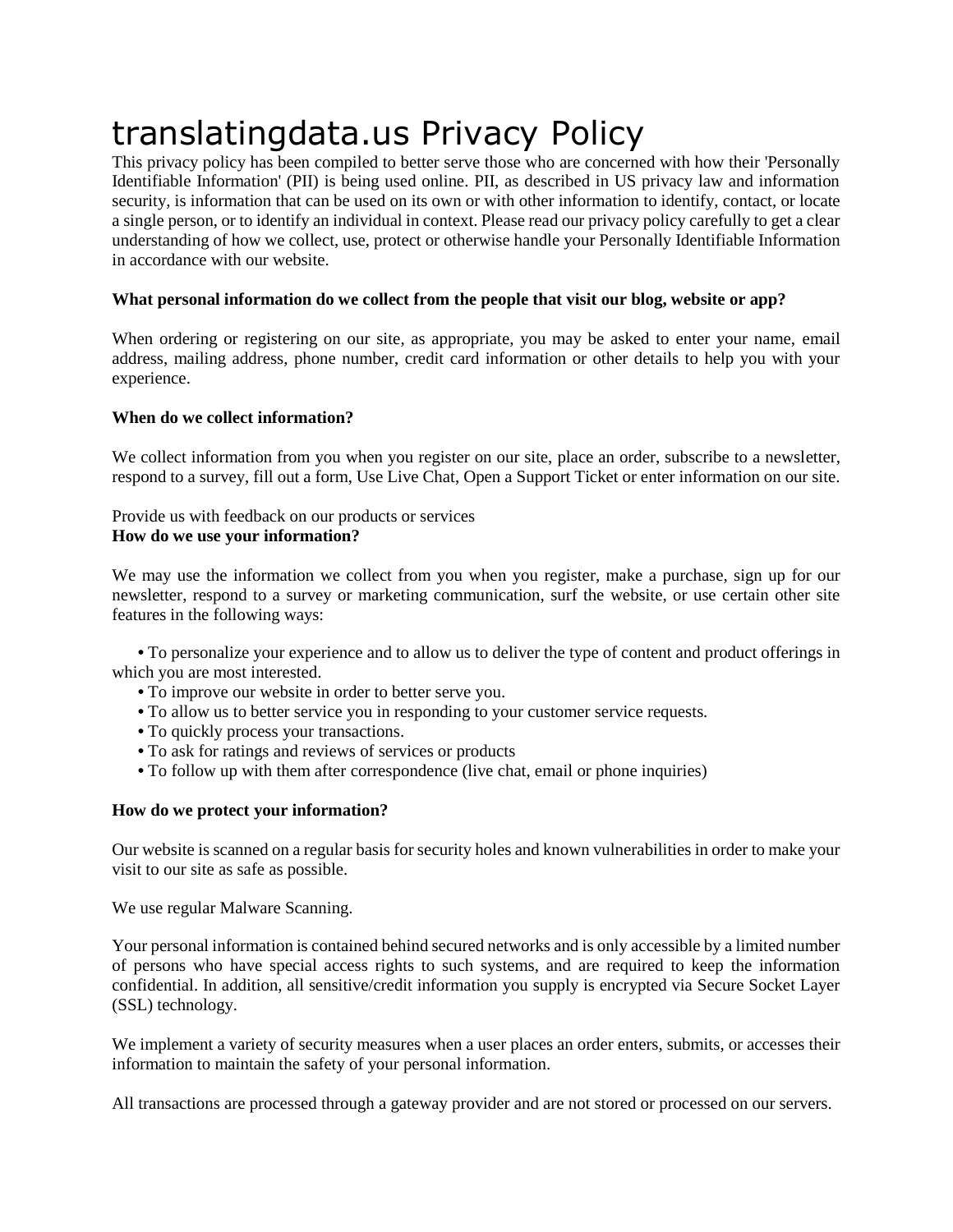#### **Do we use 'cookies'?**

We do not use cookies for tracking purposes

You can choose to have your computer warn you each time a cookie is being sent, or you can choose to turn off all cookies. You do this through your browser settings. Since browser is a little different, look at your browser's Help Menu to learn the correct way to modify your cookies.

If you turn cookies off, Some of the features that make your site experience more efficient may not function properly.that make your site experience more efficient and may not function properly.

#### **Third-party disclosure**

We do not sell, trade, or otherwise transfer to outside parties your Personally Identifiable Information unless we provide users with advance notice. This does not include website hosting partners and other parties who assist us in operating our website, conducting our business, or serving our users, so long as those parties agree to keep this information confidential. We may also release information when it's release is appropriate to comply with the law, enforce our site policies, or protect ours or others' rights, property or safety.

However, non-personally identifiable visitor information may be provided to other parties for marketing, advertising, or other uses.

#### **Third-party links**

Occasionally, at our discretion, we may include or offer third-party products or services on our website. These third-party sites have separate and independent privacy policies. We therefore have no responsibility or liability for the content and activities of these linked sites. Nonetheless, we seek to protect the integrity of our site and welcome any feedback about these sites.

#### **Google**

Google's advertising requirements can be summed up by Google's Advertising Principles. They are put in place to provide a positive experience for users. place to provide a positive experience for users. https://support.google.com/adwordspolicy/answer/1316548?hl=en

We have not enabled Google AdSense on our site but we may do so in the future.

#### **California Online Privacy Protection Act**

CalOPPA is the first state law in the nation to require commercial websites and online services to post a privacy policy. The law's reach stretches well beyond California to require any person or company in the United States (and conceivably the world) that operates websites collecting Personally Identifiable Information from California consumers to post a conspicuous privacy policy on its website stating exactly the information being collected and those individuals or companies with whom it is being shared. - See more at: http://consumercal.org/california-online-privacy-protection-act-caloppa/#sthash.0FdRbT51.dpuf

# **According to CalOPPA, we agree to the following:**

Users can visit our site anonymously.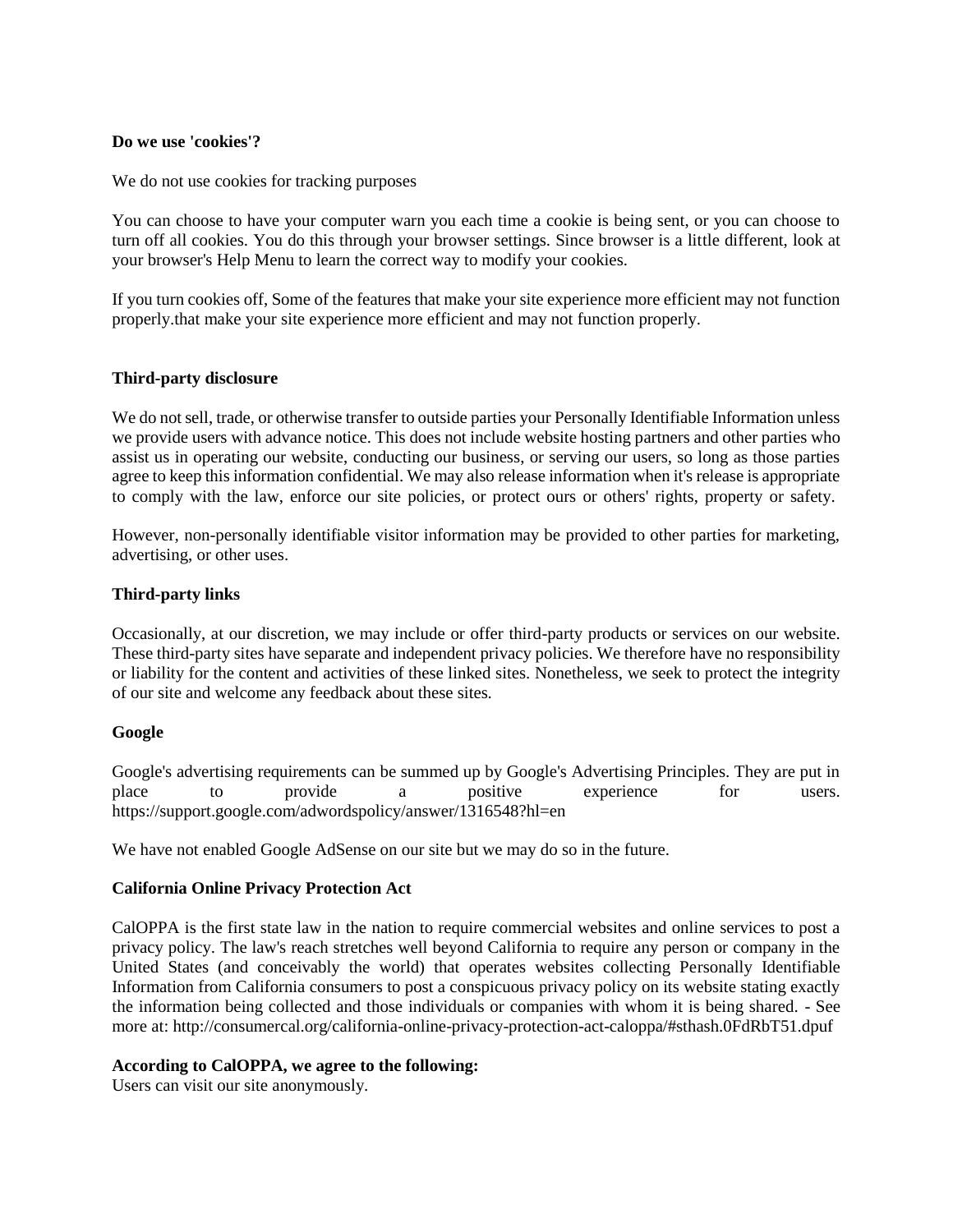Once this privacy policy is created, we will add a link to it on our home page or as a minimum, on the first significant page after entering our website.

Our Privacy Policy link includes the word 'Privacy' and can easily be found on the page specified above.

You will be notified of any Privacy Policy changes:

**•** On our Privacy Policy Page

Can change your personal information:

- **•** By emailing us
- **•** By logging in to your account
- **•** By chatting with us or by sending us a support ticket

#### **How does our site handle Do Not Track signals?**

We honor Do Not Track signals and Do Not Track, plant cookies, or use advertising when a Do Not Track (DNT) browser mechanism is in place.

#### **Does our site allow third-party behavioral tracking?**

It's also important to note that we do not allow third-party behavioral tracking

# **COPPA (Children Online Privacy Protection Act)**

When it comes to the collection of personal information from children under the age of 13 years old, the Children's Online Privacy Protection Act (COPPA) puts parents in control. The Federal Trade Commission, United States' consumer protection agency, enforces the COPPA Rule, which spells out what operators of websites and online services must do to protect children's privacy and safety online.

We do not specifically market to children under the age of 13 years old. Do we let third-parties, including ad networks or plug-ins collect PII from children under 13?

#### **Fair Information Practices**

The Fair Information Practices Principles form the backbone of privacy law in the United States and the concepts they include have played a significant role in the development of data protection laws around the globe. Understanding the Fair Information Practice Principles and how they should be implemented is critical to comply with the various privacy laws that protect personal information.

# **In order to be in line with Fair Information Practices we will take the following responsive action, should a data breach occur:**

We will notify you via email

- **•** Within 7 business days
- We will notify the users via in-site notification
	- **•** Within 7 business days

We also agree to the Individual Redress Principle which requires that individuals have the right to legally pursue enforceable rights against data collectors and processors who fail to adhere to the law. This principle requires not only that individuals have enforceable rights against data users, but also that individuals have recourse to courts or government agencies to investigate and/or prosecute non-compliance by data processors.

# **CAN SPAM Act**